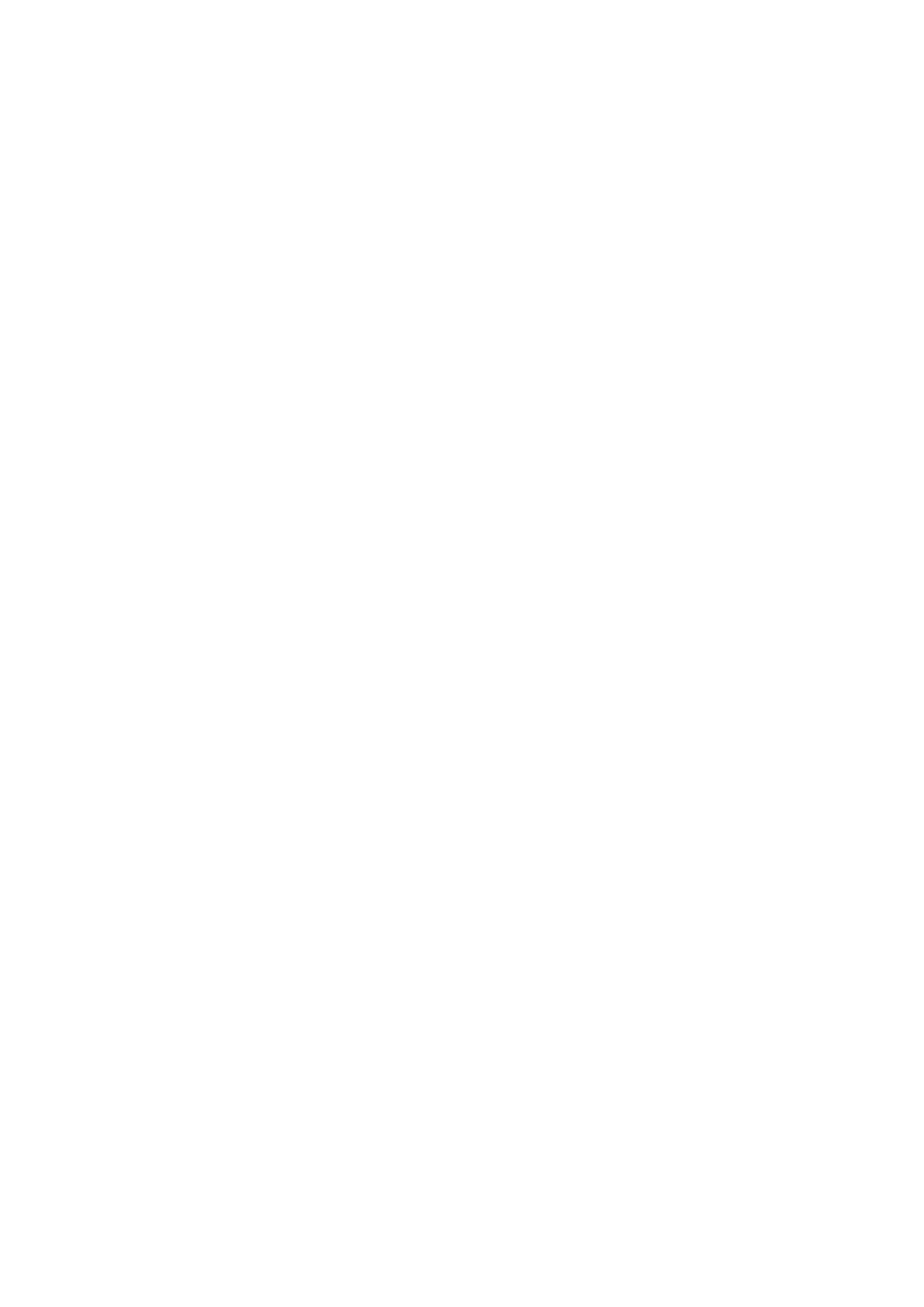

### **DRAFT MAINTENANCE ORDERS (ENFORCEMENT) (AMENDMENT No. 3) (JERSEY) LAW 201-**

#### **European Convention on Human Rights**

In accordance with the provisions of Article 16 of the Human Rights (Jersey) Law 2000, the Chief Minister has made the following statement –

In the view of the Chief Minister, the provisions of the Draft Maintenance Orders (Enforcement) (Amendment No. 3) (Jersey) Law 201- are compatible with the Convention Rights.

Signed: **Senator I.J. Gorst**

*Chief Minister*

Dated: 25th September 2017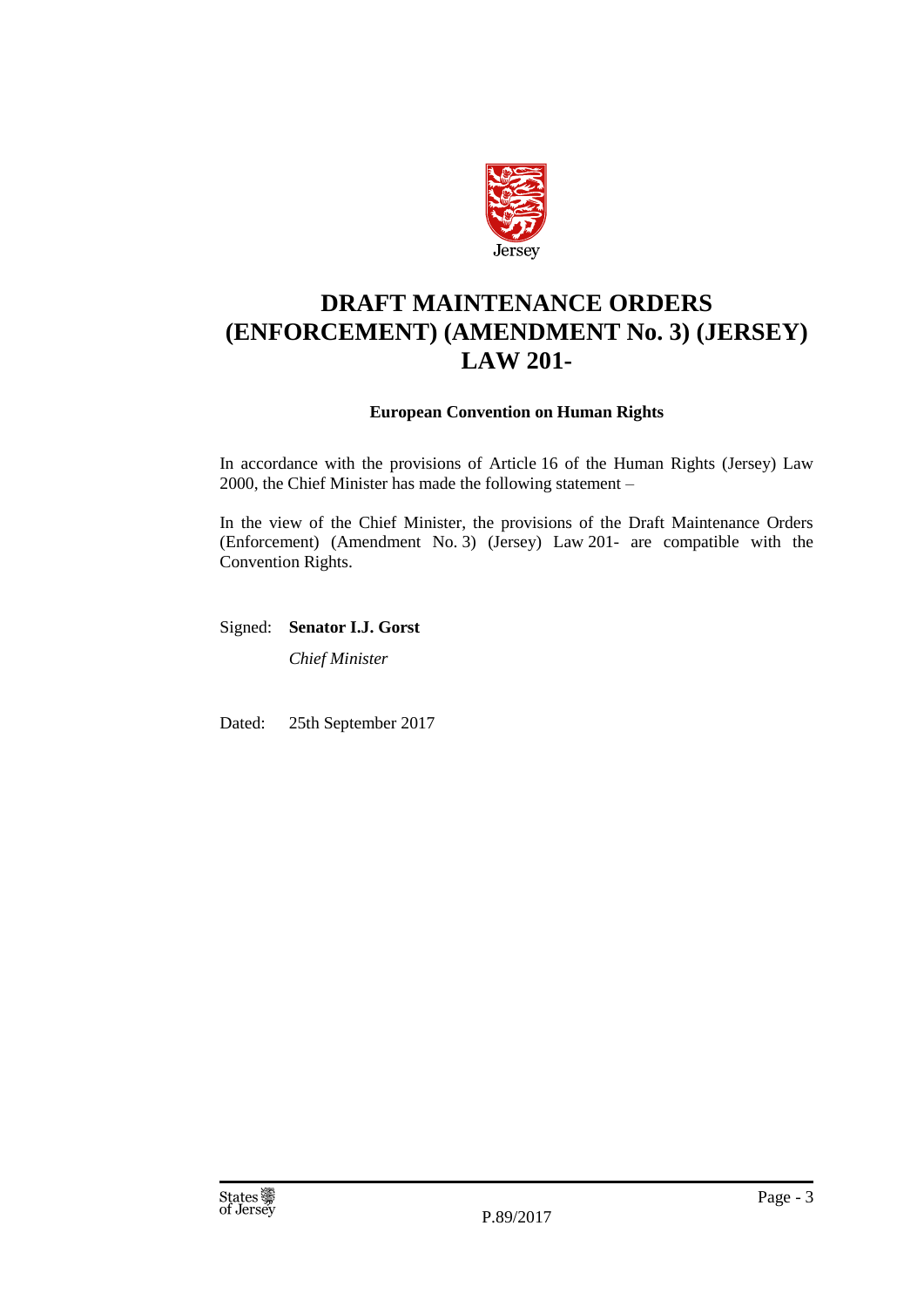#### **REPORT**

This draft Law relates to a recommendation of the Jersey Law Commission ("the Commission") contained in its Topic Report of 2008 concerning security on immovable property. The Commission made several far-reaching recommendations in that Report, including suggested reforms of bankruptcy laws where immovable property was involved (*i.e.* the Laws relating to *dégrèvement* and *désastre*). Some of the recommendations have already been carried into effect, *e.g.* the abolition of the widower's right of *viduité* in favour of uniform rights of usufruct (life-enjoyment) over part of the estate of the deceased for all surviving spouses or civil partners, irrespective of gender.

The Report also recommended that provision be made to enable orders of the Family Division of the Royal Court to be registered in the Public Registry, thus giving to the recipient security over any immovable property (*i.e.* land) of the payer for ongoing payments under such orders. The Report set out the proposal that: "*A judicial hypothec [should be able to] be obtained … for any payment or series of payments ordered by the Family Division of the Royal Court to be made under any provision of the Matrimonial Causes (Jersey) Law 1949 or the Children (Jersey) Law 200*2.". It should be noted that the Commission's proposal pre-dated the [Civil Partnership \(Jersey\)](https://www.jerseylaw.je/laws/revised/Pages/12.260.aspx)  Law [2012,](https://www.jerseylaw.je/laws/revised/Pages/12.260.aspx) but it may be taken as read that the proposal holds good in relation to equivalent orders under that Law; and this *Projet de Loi* has been drafted on that assumption. The draft Law has also been prepared in consultation with the professional sector, including the Registrar of the Family Division within the Judicial Greffe.

The categories of maintenance order to which the draft Law would apply are defined in Article 1 of the *Maintenance Orders (Enforcement) (Jersey) Law 1999*.<sup>1</sup>

The rationale behind the Commission's recommendation was expressed in its Report<sup>2</sup> as follows –

"*Though orders of the Family Division in divorce cases can in theory already be registered under Article 29(1)(d) of the Matrimonial Causes (Jersey) Law 1949*<sup>3</sup>*…, … this is only practicable if the order is for payment of a lump sum. In general we do not favour allowing periodic payments to be secured by judicial hypothec, but after consultation with the Family Division Registrar we are satisfied that an exception should be made in respect of orders under the Matrimonial Causes Law*<sup>4</sup> *and the Children Law so that, for example, a divorced woman who is owed … arrears … of maintenance by her ex-husband will have security dating from the registration of the maintenance order, thus ranking above creditors who have since registered their claims on his* 

- (ii) under Schedule 1 to the Children (Jersey) Law 2002; or
- (iii) under Article 44, 49, 51, 52 or 53 of the Civil Partnership (Jersey) Law 2012; or
- (b) by the Petty Debts Court under Article 2, 4, 5 or 7 of the Separation and Maintenance Orders (Jersey) Law 1953.

<sup>&</sup>lt;sup>1</sup> "maintenance order" means an order for the payment of a sum, or periodic sums, of money made –

<sup>(</sup>a) by the Royal Court –

<sup>(</sup>i) under Article 25, 29, 31, 32 or 33 of the Matrimonial Causes (Jersey) Law 1949, or

<sup>2</sup> *See* paragraph 22.3(c) of the Topic Report.

 $3$  The equivalent provision in the Civil Partnership (Jersey) Law 2012 is Article 49(1)(d).

<sup>4</sup> And now also under the Civil Partnership (Jersey) Law 2012.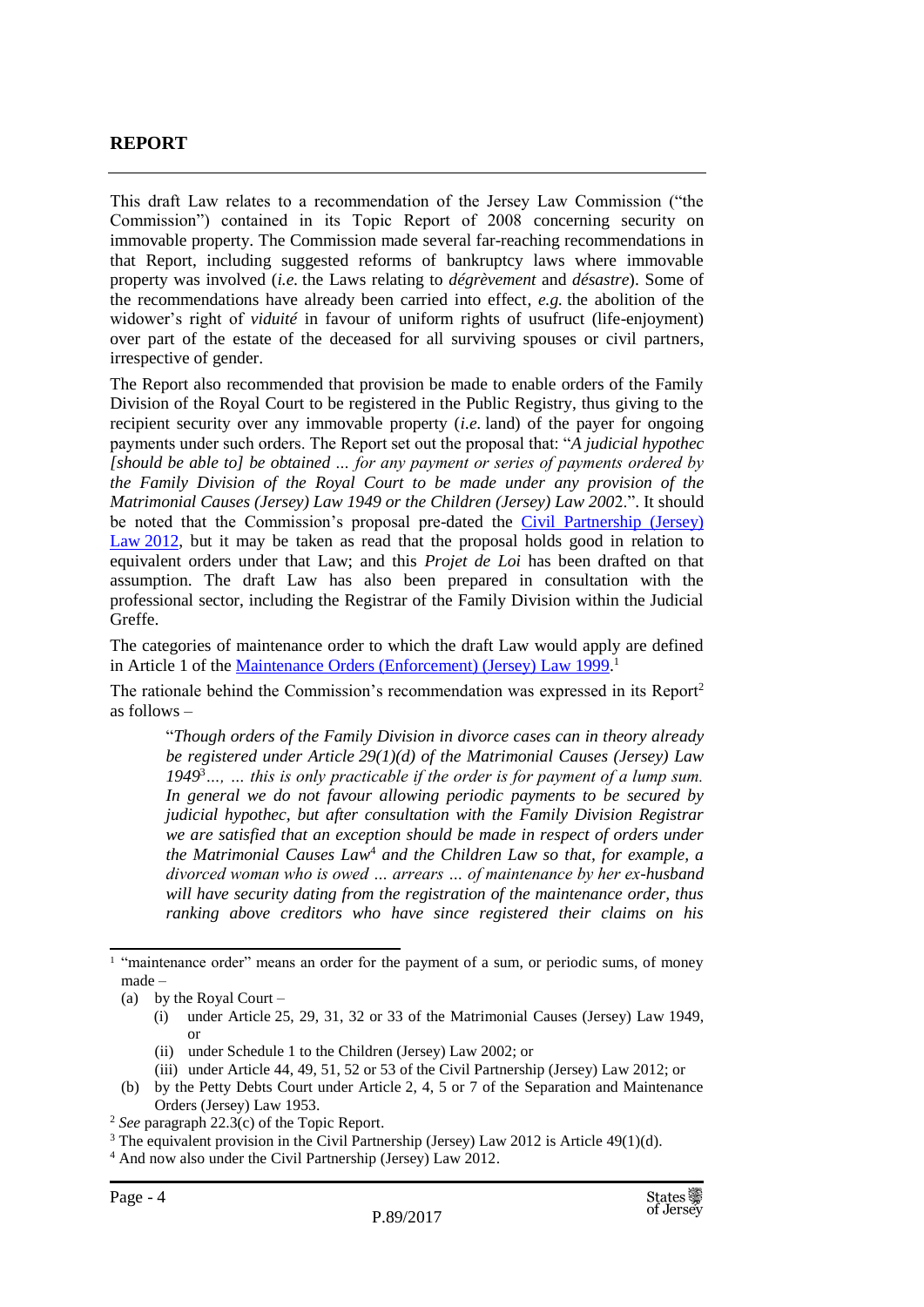*property. We think it best to treat Family Division orders as a special category with a self-contained procedure for their registration and cancellation. [… These] provisions … are intended to supersede those in Article 29(1)(d) of the Matrimonial Causes Law*."<sup>5</sup>

The main purpose of the proposed reform, therefore – and now taking into account civil partnership proceedings – is that a former spouse/civil partner who is owed maintenance by his/her ex-spouse/civil partner will have security dating from the registration of the maintenance order, thus ranking above creditors who have since registered their claims on his/her property. This is intended to overcome the perceived weakness in the existing legislation whereby the recipient ex-spouse/civil partner is liable to lose out to subsequent creditors who are able to obtain a hypothec that gives them priority in subsequent bankruptcy proceedings. The ability to register the maintenance order, and so create a hypothec in respect of liability under the order, will ensure that the recipient ex-spouse/civil partner secures his/her rightful ranking amongst the creditors in a bankruptcy affecting the immovable property thus charged.

A vital feature of this hypothec would be that it operated to secure amounts payable as the liability for the payments accrued (and not merely an amount payable as a single sum $.6<sup>6</sup>$ 

The draft Law is intended to give effect to the Commission's recommendation; but in one respect the draft Law goes further; that is, by providing that orders of the Petty Debts Court under the relevant Articles of the [Separation and Maintenance Orders](https://www.jerseylaw.je/laws/revised/Pages/12.800.aspx)  [\(Jersey\) Law](https://www.jerseylaw.je/laws/revised/Pages/12.800.aspx) 1953 also fall within the remit of the draft Law.

The draft Law would insert a new Article 2B in the Maintenance Orders (Enforcement) (Jersey) Law 1999 empowering the Court on the application of the recipient to direct that the maintenance order be registered in the Public Registry. It is important to note that the Court would not be able to make a direction for registration unless it had given the payer an opportunity to be heard.

Registration of an order would take effect as a judicial hypothec upon the immovable property of the payer as if it were an act or judgment of the Court to which Article 13 of the *Loi* (1880) *[sur la propriété foncière](https://www.jerseylaw.je/laws/revised/Pages/18.495.aspx)* applied; and on the basis that it secured the amounts due for payment on an ongoing basis.

Cancellation of registration would take place only upon a further direction of the Court, on the application of the recipient or the payer.

#### **Collective Responsibility under Standing Order 21(3A)**

The Council of Ministers has a single policy position on this proposition, and as such, all Ministers, and the Assistant Ministers to the Chief Minister, are bound by the principle of collective responsibility to support the proposition, as outlined in the Code of Conduct and Practice for Ministers and Assistant Ministers [\(R.11/2015](http://www.statesassembly.gov.je/AssemblyReports/2015/R.11-2015.pdf) refers).

#### **Financial and manpower implications**

There are no financial or manpower implications for the States arising from the adoption of this draft Law.

 $<sup>5</sup>$  And in Article 49(1)(d) of the Civil Partnership (Jersey) Law 2012.</sup>

<sup>&</sup>lt;sup>6</sup> This feature would have been novel to Jersey law but for the enactment of the Social Security [Hypothecs \(Jersey\) Law 2014,](https://www.jerseylaw.je/laws/revised/Pages/26.850.aspx) under which the hypothec of the Minister for Social Security operates to "*secure such amount as accrues from time to time that a debtor is liable to pay pursuant to an income support debt or a long-term care loan, as the case may be*". This has afforded a helpful precedent in drafting terms.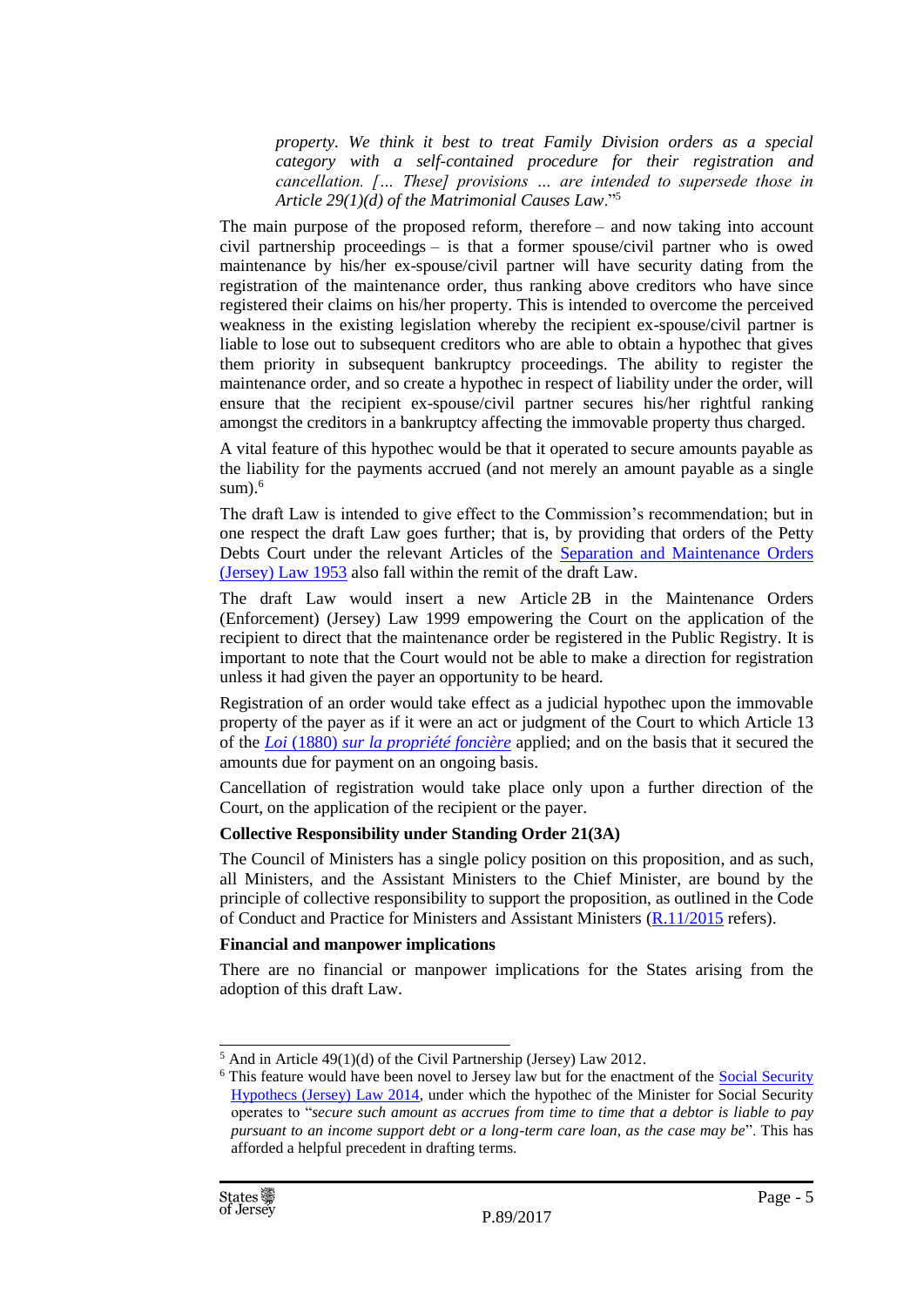#### **Human Rights**

No human rights notes are annexed because the Law Officers' Department has indicated that the draft Law does not give rise to any human rights issues.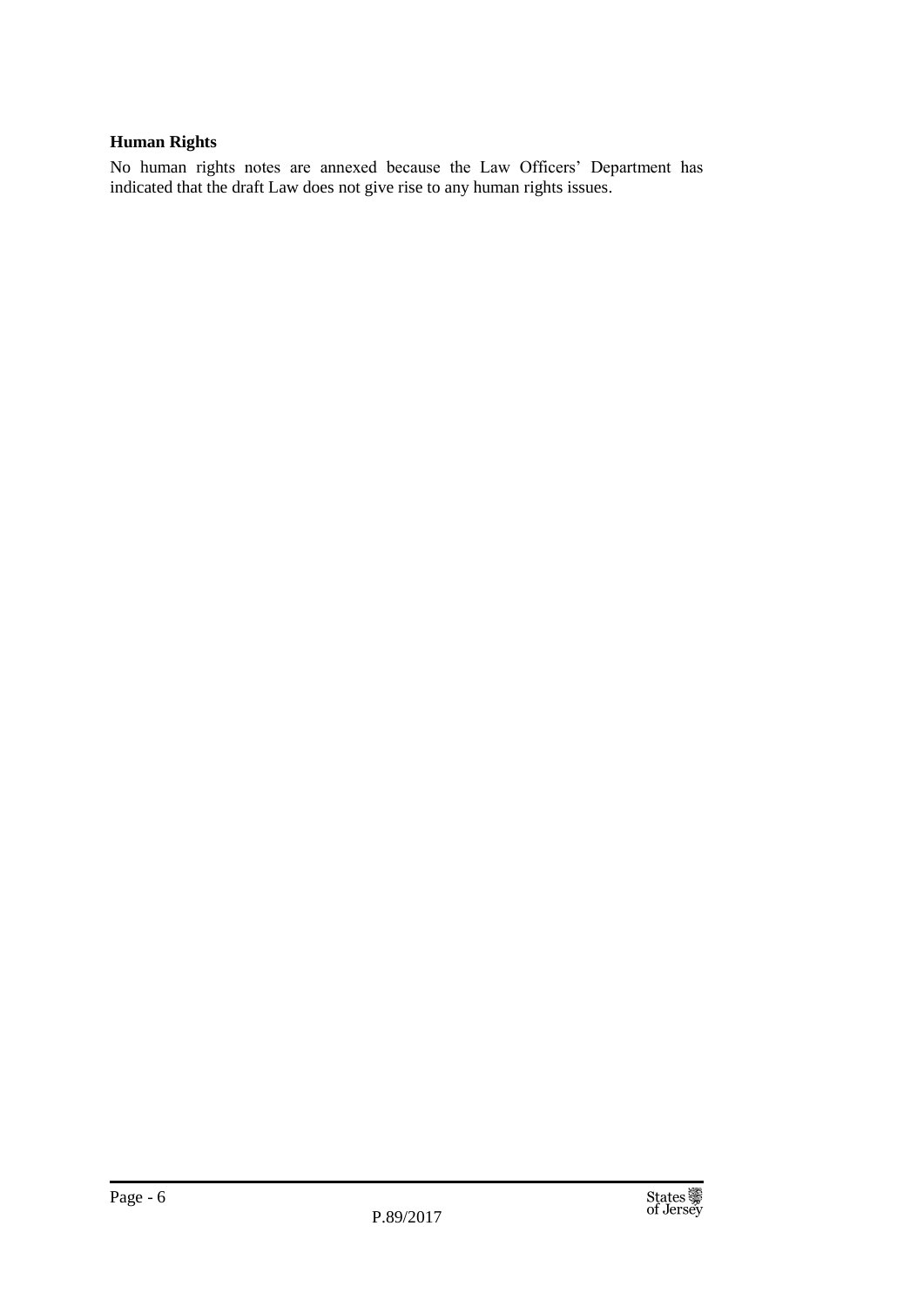#### **Explanatory Note**

This draft Law would amend the Maintenance Orders (Enforcement) (Jersey) Law 1999 to empower the Royal Court or the Petty Debts Court, as the case may be, to direct the registration of maintenance orders in the Public Registry, and to provide that an order so registered would take effect as a judicial hypothec on the property of a person subject to an order (*Article 1*).

*Articles 2 and 3* would make consequential amendments to, respectively, the Civil Partnership (Jersey) Law 2012 and the Matrimonial Causes (Jersey) Law 1949.

*Article 4* would give the title by which this Law may be cited, and provides for it to come into force 7 days after registration.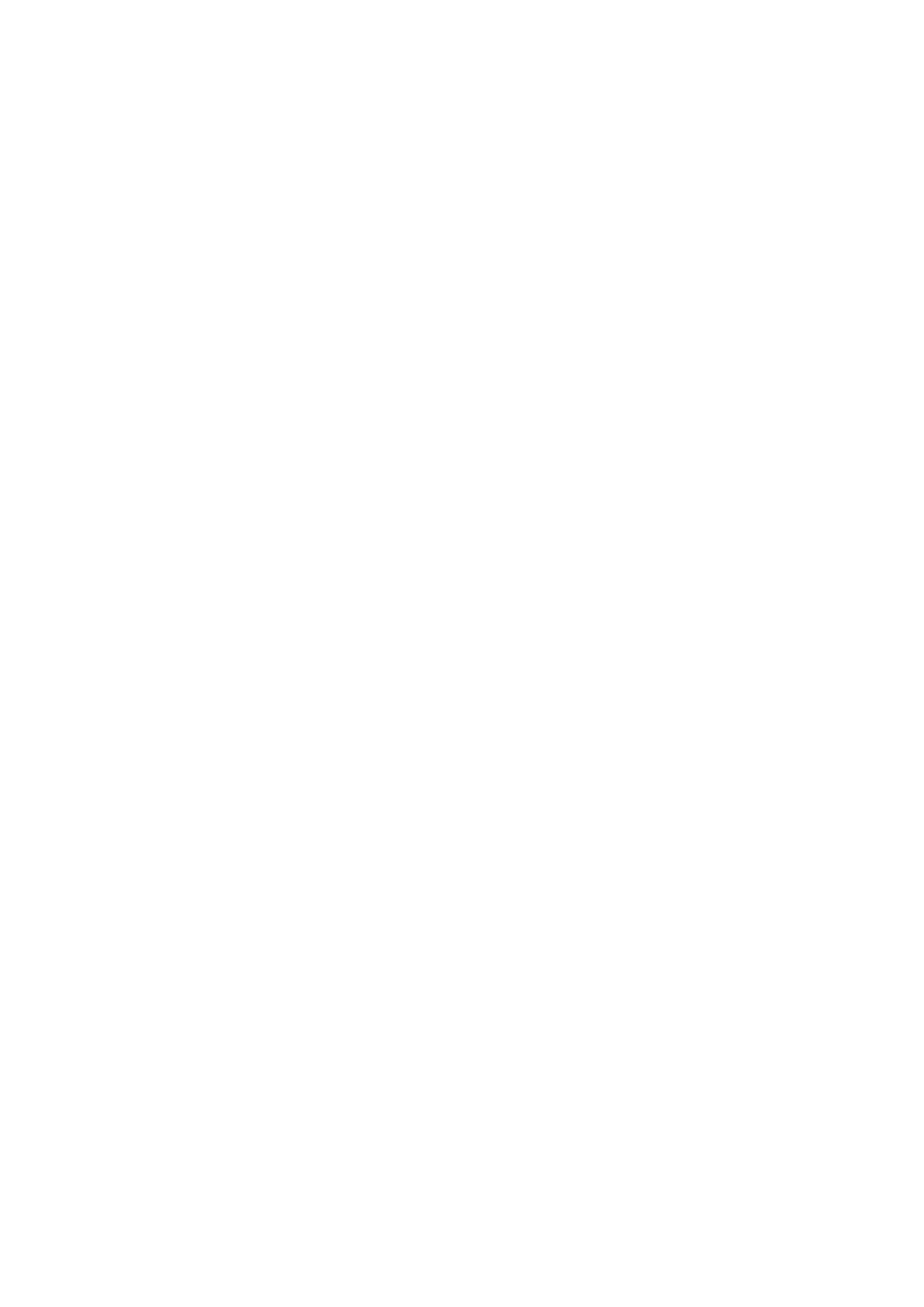

## **DRAFT MAINTENANCE ORDERS (ENFORCEMENT) (AMENDMENT No. 3) (JERSEY) LAW 201-**

**A LAW** to amend the Maintenance Orders (Enforcement) (Jersey) Law 1999

| Adopted by the States                         | [date to be inserted] |
|-----------------------------------------------|-----------------------|
| Sanctioned by Order of Her Majesty in Council | [date to be inserted] |
| Registered by the Royal Court                 | [date to be inserted] |

**THE STATES**, subject to the sanction of Her Most Excellent Majesty in Council, have adopted the following Law –

#### **1 Maintenance Orders (Enforcement) (Jersey) Law 1999 amended**

After Article 2A of the Maintenance Orders (Enforcement) (Jersey) Law 1999<sup>1</sup> there shall be inserted the following Article –

#### **"2B Direction for registration of maintenance order**

- (1) The Royal Court or the Petty Debts Court, as the case may be, may –
	- (a) when making a maintenance order or at any time after that; and
	- (b) on the application of the recipient,

direct that the maintenance order be registered in the Public Registry.

- (2) Upon registration pursuant to a direction under paragraph (1), the maintenance order shall take effect as a judicial hypothec upon the immovable property of the payer as if –
	- (a) it were an act or judgment of the Court to which Article 13 of the Loi (1880) sur la propriété foncière<sup>2</sup> applied; but
	- (b) securing such amounts, accruing from time to time, as the payer is liable to pay pursuant to the order.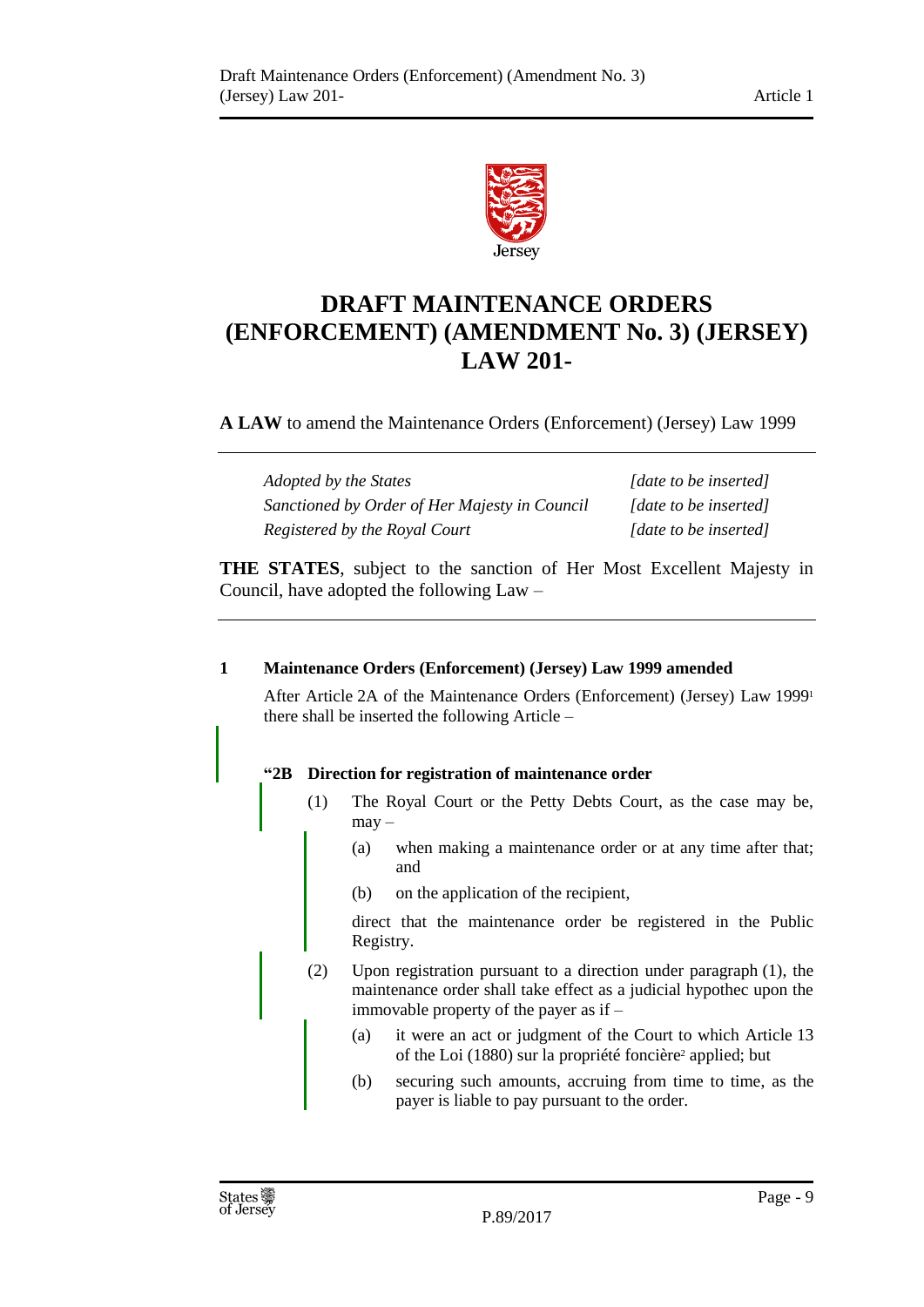- (3) A registration under this Article shall be cancelled only if the Court gives, on the application of the recipient or the payer, a further direction to such effect.
- (4) The Court shall not make a direction for registration under paragraph (1) unless it has given the payer an opportunity to be heard.".

#### **2 Civil Partnership (Jersey) Law 2012 amended**

In Article 49(1) of the Civil Partnership (Jersey) Law 2012<sup>3</sup> , sub-paragraph (d) shall be deleted.

#### **3 Matrimonial Causes (Jersey) Law 1949 amended**

In Article 29(1) of the Matrimonial Causes (Jersey) Law 1949<sup>4</sup> , subparagraph (d) shall be deleted.

#### **4 Citation and commencement**

This Law may be cited as the Maintenance Orders (Enforcement) (Amendment) (Jersey) Law 201- and shall come into force 7 days after the day on which it is registered.